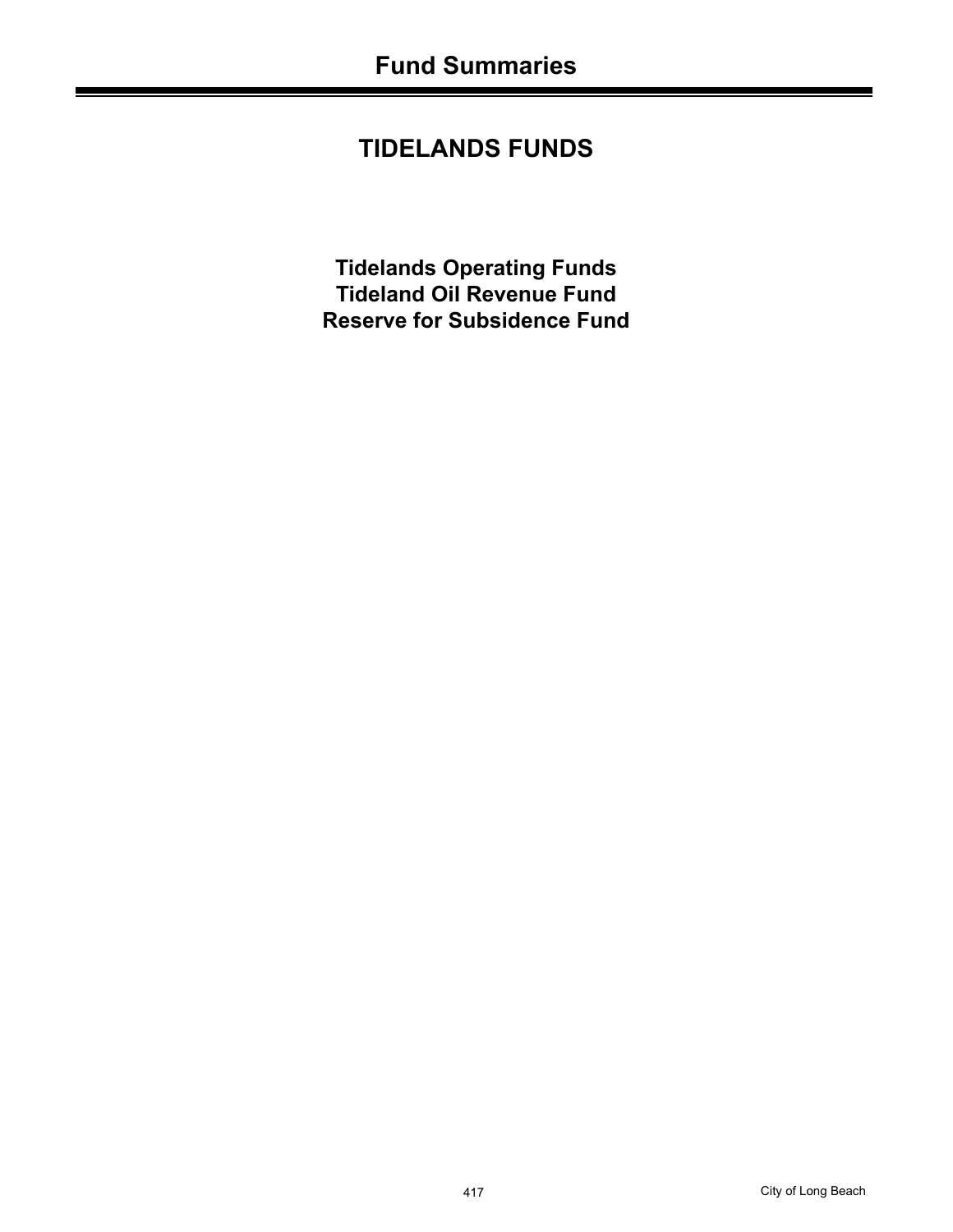## **ASSUMPTIONS FOR MAJOR RESOURCES**

The Tidelands Operating Funds comprise the following four funds: Tidelands Operations, Marina, Queen Mary and Rainbow Harbor Area.

Sources of Tidelands Operations Fund revenue include permit fees and rents from various waterfront concessions; Convention Center and Hyatt leases; The Aquarium of the Pacific; Queen Mary rent; parking revenue from beach lots, transfers from the Harbor Fund and from the Tideland Oil Revenue Fund's Optimized Waterflood Program.

Sources of Marina Fund revenue include slip rental fees for recreational boats, commercial enterprises, and temporary/guest docking; and, ground leases for certain properties directly adjacent to the marinas.

Queen Mary Fund revenue is limited to rents generated from the site currently occupied by the Catalina Express operation.

The Rainbow Harbor Area Fund revenue comprises dock rentals, the Pierpoint Landing lease, and operating transfers from the Tidelands Operations Fund. The Aquarium parking structure revenue flows through this fund and is restricted for use in operating and maintaining the structure, including debt service, with net proceeds accruing to the benefit of the Aquarium of the Pacific.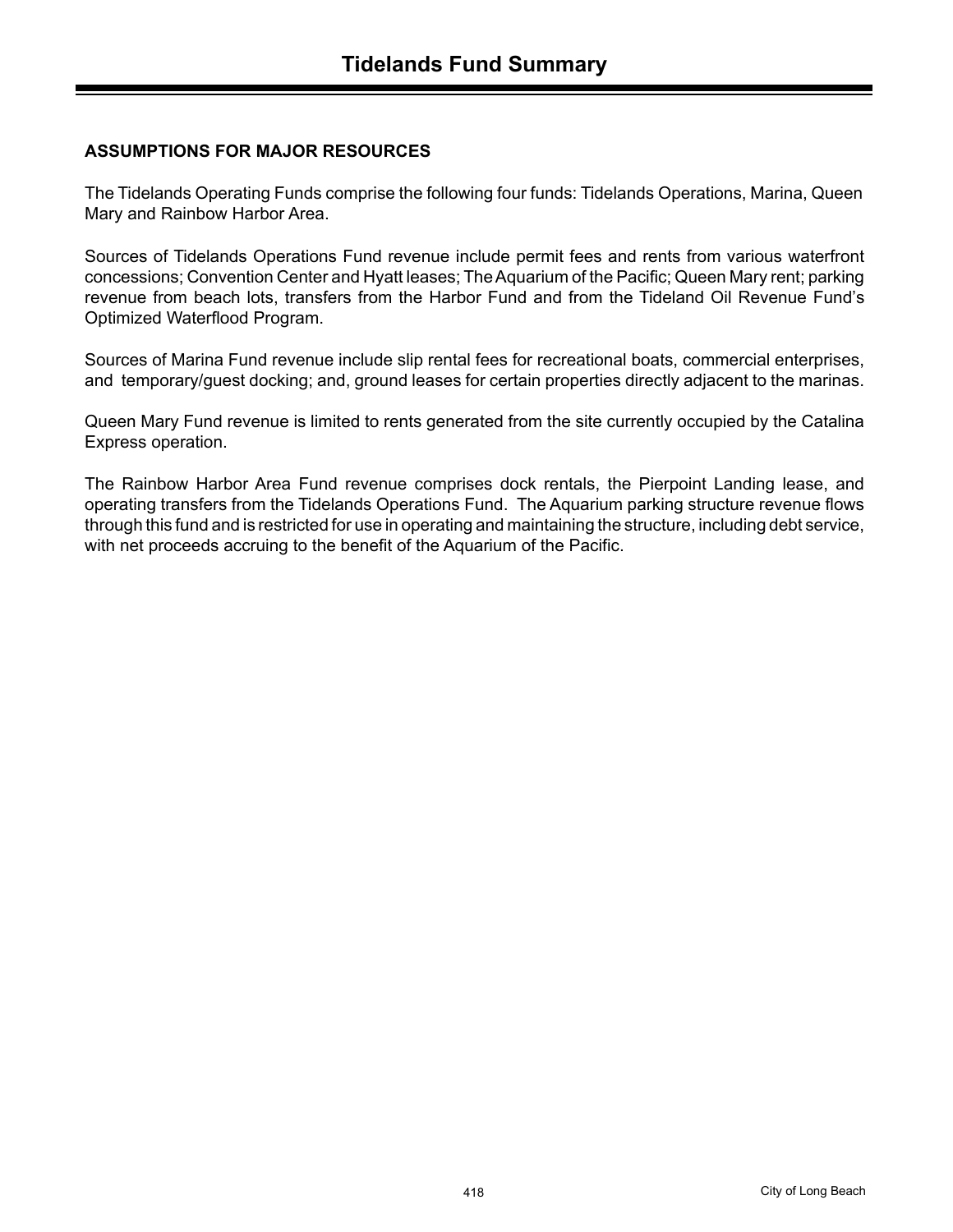### **Purpose:**

The Tidelands Operating Funds are used to account for operations, programs, maintenance and development of the marinas, beaches and waterways, the Convention Center, the Queen Mary and adjacent properties, the Aquarium of the Pacific, Rainbow Harbor Area. Operations include marina management, police, fire and lifeguards, beach and marina maintenance, lease management, parking operations and other support functions.

#### **Assumptions for Major Resources:**

The sources of revenue for the Tidelands Operating Funds are from the various activities in each respective Fund, including revenue from the City's participation in Tidelands oil operations, marina slip fees, property and concessions leases, parking revenues in the Tidelands areas and the annual transfer from the Harbor Fund

|                                                | <b>Actual</b><br><b>FY 14</b> | <b>Adopted</b><br><b>FY 15</b> | <b>Adjusted</b><br><b>FY 15</b> | <b>Adopted</b><br><b>FY 16</b> |
|------------------------------------------------|-------------------------------|--------------------------------|---------------------------------|--------------------------------|
| <b>Resources:</b>                              |                               |                                |                                 |                                |
| Revenues:                                      |                               |                                |                                 |                                |
| <b>Property Taxes</b>                          |                               |                                |                                 |                                |
| <b>Other Taxes</b>                             |                               |                                |                                 |                                |
| <b>Franchise Fees</b>                          |                               |                                |                                 |                                |
| <b>Licenses and Permits</b>                    | 248,600                       | 167,650                        | 167,650                         | 167,650                        |
| <b>Fines and Forfeitures</b>                   | 257,807                       | 326,000                        | 326,000                         | 325,500                        |
| Use of Money & Property                        | 41,313,098                    | 40,178,332                     | 40,261,275                      | 41,647,710                     |
| <b>Revenues From Other Agencies</b>            | 614,433                       | 641,755                        | 641,755                         | 641,755                        |
| <b>Charges For Services</b>                    | 2,870,028                     | 2,634,359                      | 2,634,359                       | 2,612,159                      |
| <b>Other Revenues</b>                          | 33,235                        | 10,330                         | 10,330                          | 10,330                         |
| <b>Interfund Services-Charges</b>              | 20,635,490                    | 22,867,461                     | 22,867,461                      | 22,725,863                     |
| <b>Intrafund Services-General Fund Charges</b> |                               |                                |                                 |                                |
| Harbor & Water P/R Rev Trsfs                   |                               |                                |                                 |                                |
| <b>Other Financing Sources</b>                 | 28,930                        |                                | 16,900,000                      |                                |
| <b>Operating Transfers</b>                     | 77,219,759                    | 50,966,872                     | 36,883,455                      | 34,565,812                     |
| <b>Release of Reservations</b>                 | 14,131,900                    |                                |                                 |                                |
| Cancelled Prior Year Carryover Exp/(Rev)       |                               |                                |                                 |                                |
|                                                |                               |                                |                                 |                                |
| <b>Total Resources/Sources</b>                 | 157,353,279                   | 117,792,759                    | 120,692,285                     | 102,696,778                    |
| Uses:                                          |                               |                                |                                 |                                |
| Expenditures:                                  |                               |                                |                                 |                                |
| <b>Salaries, Wages and Benefits</b>            | 29,179,576                    | 30,755,856                     | 30,755,856                      | 31,344,042                     |
| <b>Materials, Supplies and Services</b>        | 46,491,937                    | 65,518,137                     | 59,607,574                      | 17,617,733                     |
| <b>Internal Support</b>                        | 22,460,629                    | 24,727,114                     | 24,968,374                      | 24,727,672                     |
| <b>Capital Purchases</b>                       | 386,939                       |                                |                                 |                                |
| <b>Debt Service</b>                            | 20,210,208                    | 19,518,249                     | 19,518,249                      | 19,984,382                     |
| <b>Transfers Between Funds</b>                 | 16,700,000                    | 8,153,272                      | 8,153,272                       | 7,472,272                      |
| <b>Addition to Reservations</b>                | 799,313                       | 799,313                        | 799,313                         |                                |
|                                                |                               |                                |                                 |                                |
| <b>Total Expenditures/Uses</b>                 | 136,228,602                   | 149,471,940                    | 143,802,638                     | 101,146,101                    |
| Net Increase/(Decrease) in Funds Avail.        | 21,124,678                    | (31,679,181)                   | (23, 110, 353)                  | 1,550,678                      |
| <b>Beginning Funds Available*</b>              | 16,461,779                    | 37,586,457                     | 37,586,457                      | 14,476,104                     |
| <b>Ending Funds Available</b>                  | 37,586,457                    | 5,907,276                      | 14,476,104                      | 16,026,782                     |

*\*Note: Due to improvements in the method used to calculate Budgetary Funds Available, the FY 14 Beginning Funds Available listed above may not match the amount cited in the FY 15 Adopted Budget Book.*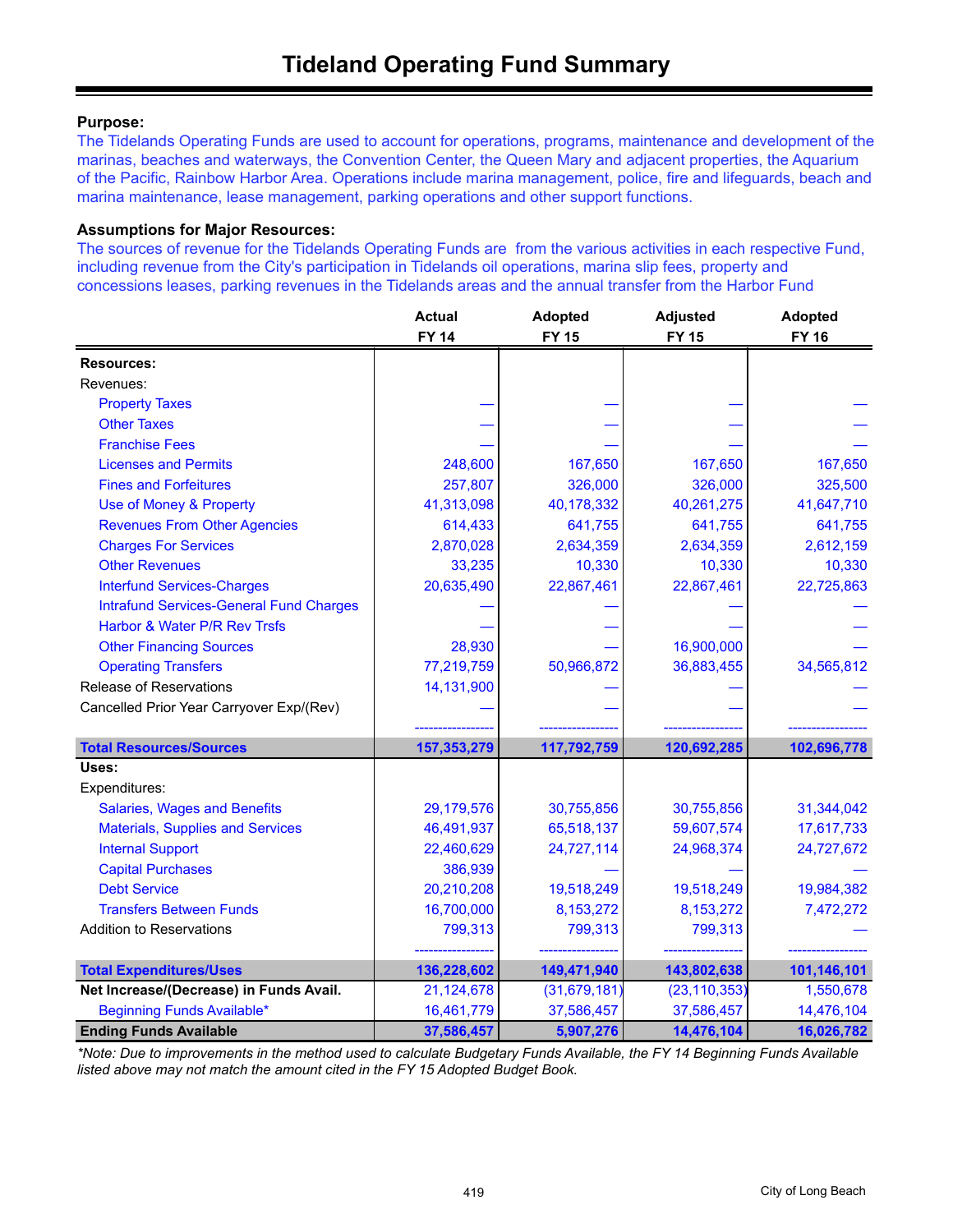### **Purpose:**

The Tideland Oil Revenue Fund is used to account for the proceeds from oil operations within the Tidelands area.

### **Assumptions for Major Resources:**

The major source of revenue for the Tideland Oil Revenue Fund is generated from oil operations in the Tidelands area, which is dependent upon the price of oil.

|                                                | <b>Actual</b><br><b>FY 14</b> | <b>Adopted</b><br><b>FY 15</b> | <b>Estimated</b><br><b>FY 15</b> | <b>Adopted</b><br><b>FY 16</b> |
|------------------------------------------------|-------------------------------|--------------------------------|----------------------------------|--------------------------------|
| <b>Resources:</b>                              |                               |                                |                                  |                                |
| Revenues:                                      |                               |                                |                                  |                                |
| <b>Property Taxes</b>                          |                               |                                |                                  |                                |
| <b>Other Taxes</b>                             |                               |                                |                                  |                                |
| <b>Franchise Fees</b>                          |                               |                                |                                  |                                |
| <b>Licenses and Permits</b>                    |                               |                                |                                  |                                |
| <b>Fines and Forfeitures</b>                   |                               |                                |                                  |                                |
| Use of Money & Property                        | 362,778,955                   | 420, 177, 407                  | 158,576,273                      | 158,576,273                    |
| <b>Revenues From Other Agencies</b>            |                               |                                |                                  |                                |
| <b>Charges For Services</b>                    |                               |                                |                                  |                                |
| <b>Other Revenues</b>                          | 4,089                         |                                | 4,294                            | 4,294                          |
| <b>Interfund Services-Charges</b>              |                               |                                |                                  |                                |
| <b>Intrafund Services-General Fund Charges</b> |                               |                                |                                  |                                |
| Harbor & Water P/R Rev Trsfs                   |                               |                                |                                  |                                |
| <b>Other Financing Sources</b>                 |                               |                                |                                  |                                |
| <b>Operating Transfers</b>                     |                               |                                |                                  |                                |
| Release of Reservations                        |                               |                                |                                  |                                |
| Cancelled Prior Year Carryover Exp/(Rev)       |                               |                                |                                  |                                |
|                                                |                               |                                |                                  |                                |
| <b>Total Resources/Sources</b>                 | 362,783,045                   | 420, 177, 407                  | 158,580,567                      | 158,580,567                    |
| Uses:                                          |                               |                                |                                  |                                |
| Expenditures:                                  |                               |                                |                                  |                                |
| <b>Salaries, Wages and Benefits</b>            | 3,164,406                     | 4,574,647                      | 4,435,857                        | 4,535,701                      |
| <b>Materials, Supplies and Services</b>        | 312,650,923                   | 385,033,304                    | 132,678,670                      | 141,893,406                    |
| <b>Internal Support</b>                        | 1,028,501                     | 1,234,493                      | 1,234,493                        | 1,206,066                      |
| <b>Capital Purchases</b>                       |                               |                                |                                  |                                |
| <b>Debt Service</b>                            |                               |                                |                                  |                                |
| <b>Transfers Between Funds</b>                 | 42,675,758                    | 26,973,668                     | 17,043,214                       | 10,828,478                     |
| <b>Addition to Reservations</b>                |                               |                                |                                  |                                |
|                                                |                               |                                |                                  |                                |
| <b>Total Expenditures/Uses</b>                 | 359,519,589                   | 417,816,112                    | 155,392,235                      | 158,463,652                    |
| Net Increase/(Decrease) in Funds Avail.        | 3,263,456                     | 2,361,295                      | 3,188,332                        | 116,915                        |
| Beginning Funds Available*                     | (844, 811)                    | 2,418,645                      | 2,418,645                        | 5,606,977                      |
| <b>Ending Funds Available</b>                  | 2,418,645                     | 4,779,940                      | 5,606,977                        | 5,723,892                      |

*\*Note: Due to improvements in the method used to calculate Budgetary Funds Available, the FY 14 Beginning Funds Available listed above may not match the amount cited in the FY 15 Adopted Budget Book.*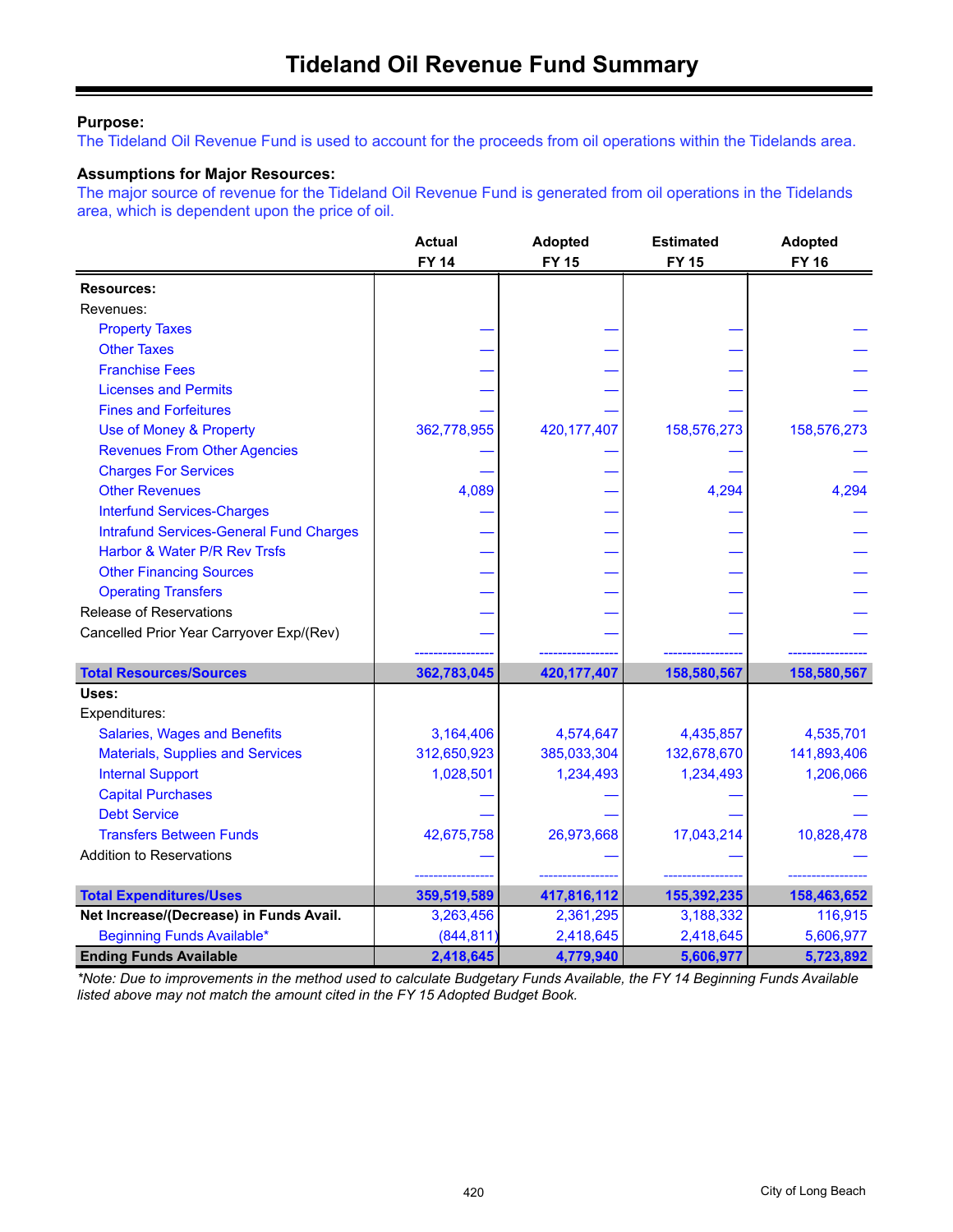### **Purpose:**

The Reserve for Subsidence Fund is used to account for the accumulation of funds to be used to minimize and remedy future land sinkage (subsidence) due to oil operations.

#### **Assumptions for Major Resources:**

The revenue source for the subsidence fund is interest earned on the fund balance. Repayment of a loan to the General Fund allowed under State law to mitigate the impacts of the last Educational Revenue Augmentation Fund (ERAF) State revenue take-aways was completed in FY 13.

|                                                | <b>Actual</b><br><b>FY 14</b> | <b>Adopted</b><br><b>FY 15</b> | <b>Adjusted</b><br><b>FY 15</b> | <b>Adopted</b><br><b>FY 16</b> |
|------------------------------------------------|-------------------------------|--------------------------------|---------------------------------|--------------------------------|
| <b>Resources:</b>                              |                               |                                |                                 |                                |
| Revenues:                                      |                               |                                |                                 |                                |
| <b>Property Taxes</b>                          |                               |                                |                                 |                                |
| <b>Other Taxes</b>                             |                               |                                |                                 |                                |
| <b>Franchise Fees</b>                          |                               |                                |                                 |                                |
| <b>Licenses and Permits</b>                    |                               |                                |                                 |                                |
| <b>Fines and Forfeitures</b>                   |                               |                                |                                 |                                |
| Use of Money & Property                        | 730,591                       | 980,000                        | 980,000                         | 980,000                        |
| <b>Revenues From Other Agencies</b>            |                               |                                |                                 |                                |
| <b>Charges For Services</b>                    |                               |                                |                                 |                                |
| <b>Other Revenues</b>                          | 500,000                       | 500,000                        | 500,000                         | 500,000                        |
| <b>Interfund Services-Charges</b>              |                               |                                |                                 |                                |
| <b>Intrafund Services-General Fund Charges</b> |                               |                                |                                 |                                |
| Harbor & Water P/R Rev Trsfs                   |                               |                                |                                 |                                |
| <b>Other Financing Sources</b>                 |                               |                                |                                 |                                |
| <b>Operating Transfers</b>                     |                               |                                |                                 |                                |
| Release of Reservations                        |                               |                                |                                 |                                |
| Cancelled Prior Year Carryover Exp/(Rev)       |                               |                                |                                 |                                |
|                                                |                               |                                |                                 |                                |
| <b>Total Resources/Sources</b>                 | 1,230,591                     | 1,480,000                      | 1,480,000                       | 1,480,000                      |
| Uses:                                          |                               |                                |                                 |                                |
| Expenditures:                                  |                               |                                |                                 |                                |
| <b>Salaries, Wages and Benefits</b>            |                               |                                |                                 |                                |
| <b>Materials, Supplies and Services</b>        | 486                           |                                |                                 |                                |
| <b>Internal Support</b>                        |                               |                                |                                 |                                |
| <b>Capital Purchases</b>                       |                               |                                |                                 |                                |
| <b>Debt Service</b>                            |                               |                                |                                 |                                |
| <b>Transfers Between Funds</b>                 |                               |                                |                                 |                                |
| <b>Addition to Reservations</b>                |                               | 1,480,000                      | 1,480,000                       | 1,480,000                      |
|                                                |                               |                                |                                 |                                |
| <b>Total Expenditures/Uses</b>                 | 486                           | 1,480,000                      | 1,480,000                       | 1,480,000                      |
| Net Increase/(Decrease) in Funds Avail.        | 1,230,104                     |                                |                                 |                                |
| <b>Beginning Funds Available*</b>              | (1, 230, 104)                 |                                |                                 |                                |
| <b>Ending Funds Available</b>                  |                               |                                |                                 |                                |

*\*Note: Due to improvements in the method used to calculate Budgetary Funds Available, the FY 14 Beginning Funds Available listed above may not match the amount cited in the FY 15 Adopted Budget Book.*